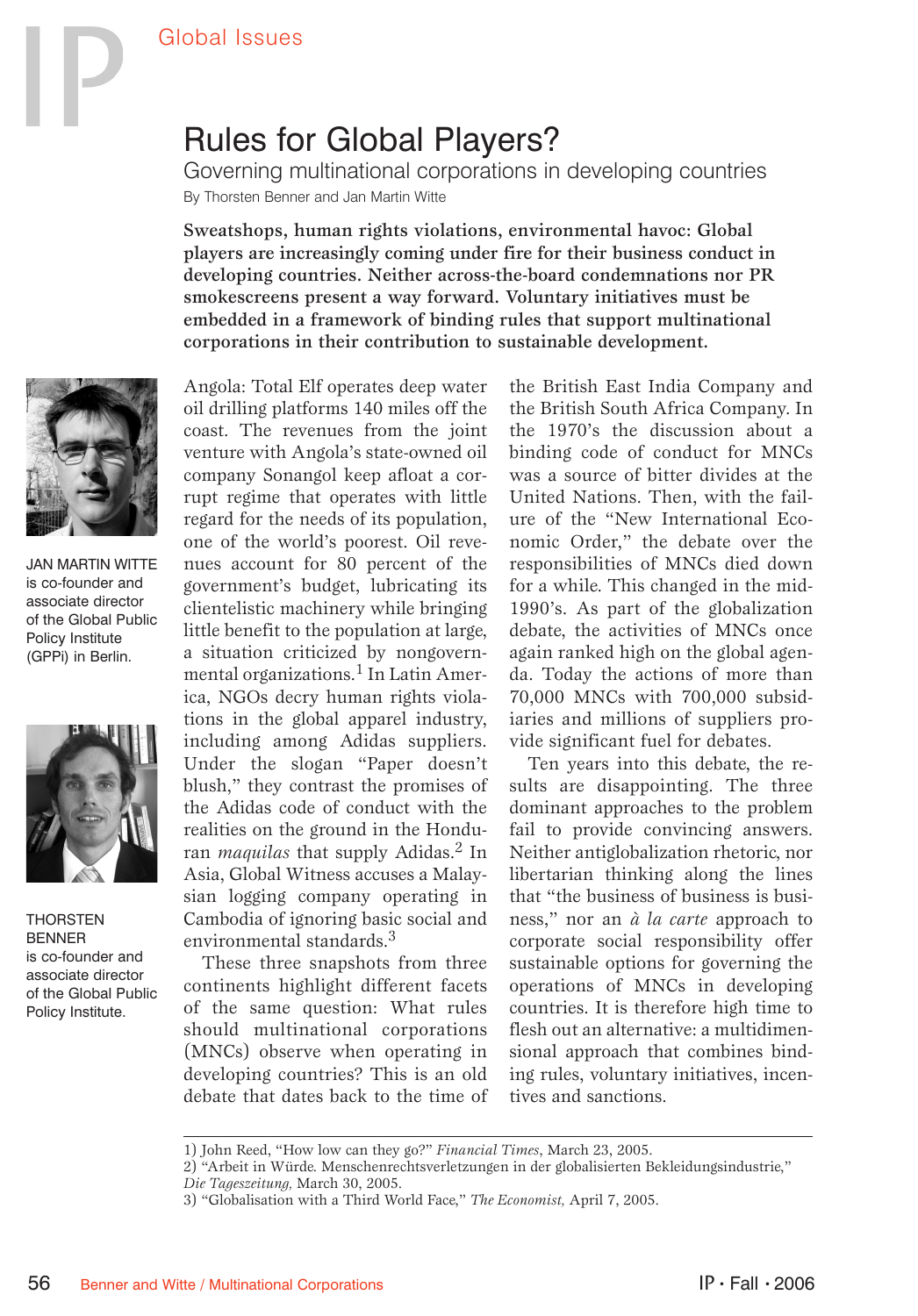## The Shortsightedness of the Three Dominant Schools

Many advocates of the first school, such as the antiglobalization activists organized in the World Social Forum, argue that MNCs are bad on all counts, on human rights, on labor and environmental standards and on development at large. According to these activists, multinationals only form islands of profitable production in developing countries. This assessment overlooks how multinationals can and do contribute to sustainable development and do not necessarily trigger a race to the bottom in developing countries. At the same time, the antiglobalization activists ignore that in many countries a weak or corrupt state and criminal elites, not MNCs, are at the root of the problem. Well-founded criticism exposing the mistakes and abuses committed by multinationals provides a crucial basis for informed public debate. NGOs play an important role here. However, the icons of the antiglobalization movement fail to go beyond 1970's-style calls for putting limits on MNCs through topdown global regulation.

Advocates of the second school, a laissez-faire approach, believe in the self-regulatory virtues of the market. They base their beliefs on a selective reading of Adam Smith and on Milton Friedman, who remarked in 1970: "The social responsibility of business is to increase its profits."<sup>4</sup> Friedman argues that all rules and regulations beyond basic corporate governance are unnecessary impediments to economic freedom. In the present debate, writers such as the former OECD chief economist David

Henderson have followed in Friedman's footsteps. Henderson asserts that "imposing international standards [...] restricts the scope for mutually beficial trade and investment flow" and will therefore hurt development in poor countries.<sup>5</sup>

This laissez-faire approach is politically unsustainable. Harvard international relations scholar John Ruggie, building on Karl Polanyi's *The Great Transformation*, coined the term "embedded liberalism."6 Ruggie argues that a liberal economic order is bound to collapse unless it is embedded socially and politically in a shared set of values. Today, the rise of economic nationalism (much more than the antiglobalization protests on the streets of Seattle and Genoa) demonstrates that globalization is not an unstoppable *perpetuum mobile* if it is not embedded in a set of values shared by the majority of society.

MNCs find themselves at the center of this challenge. Increasingly, MNCs are perceived as footloose soldiers of global capitalism that conduct their business without concern for jobs in their Western "home" countries nor for human rights and labor standards in developing countries. Therefore, from the perspective of individual corporations, relying on a laissez-faire approach entails significant risks. Many in the public see MNCs as economic and political heavyweights. "With great power comes great responsibility" is the dominant view within society, which does not fail to note that the 200 largest corporations account for a quarter of the world's gross domestic product. In light of this, Ian Davis, head of McKinsey's

"With great power comes great responsibility" is the dominant view within society, which does not fail to note that the 200 largest corporations account for a quarter of the world's gross domestic product.

<sup>4) &</sup>quot;The Social Responsibility of Business," *New York Times Magazine,* September 13, 1970. 5) *Misguided Virtue. False Notions of Corporate Social Responsibility*, (Institute of Economic Affairs 2001), p. 17

<sup>6) &</sup>quot;International regimes, transactions, and change: embedded liberalism in the post-war economic order," *International Organizations* 36 (2), pp. 379-415.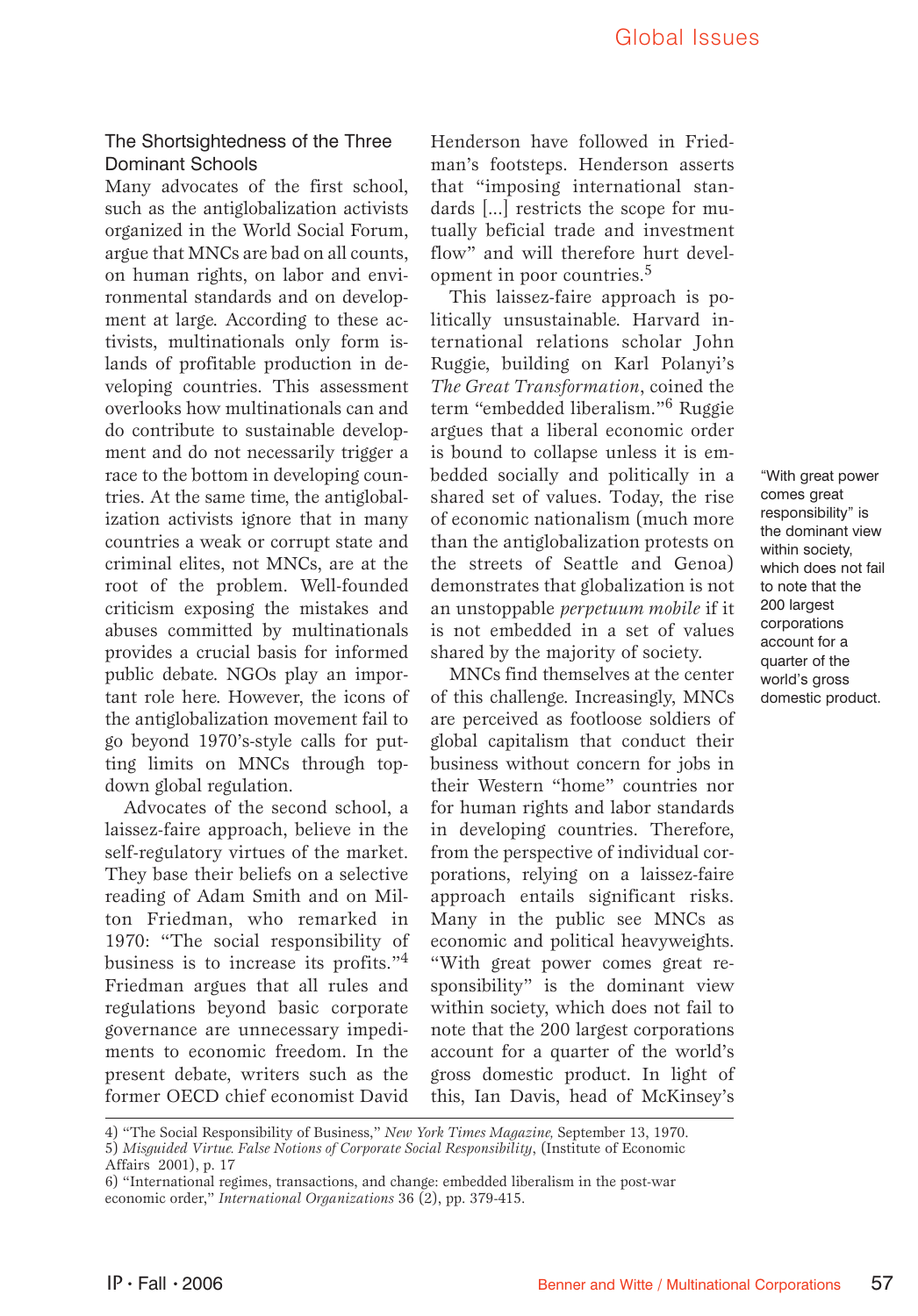global consulting operations, emphasizes: "In many instances, a 'business of business is business' outlook has blinded companies to outcomes [...] which often could have been anticipated."

Corporations have increasingly promoted corporate social responsibility (CSR) as a third school. One example is Carly Fiorina, the then-celebrated star CEO of Hewlett Packard, who declared in 2001 that, "we must remake our businesses to be far more active corporate citizens—creators not only of shareowner value, but also of social value, in ways that are systemic, and sustainable."7 Her solemn words are the trademark of many proclamations on CSR, which many consider to be the guiding light for a new age of responsible business. All too often in practice, however, CSR means an illdefined mix of glossy brochures on sustainability reporting, philanthropic activities, stakeholder dialogues and community projects. Useful initiatives such as social and environmental audits and pure PR activities are often pursued under the same umbrella. For CSR insiders and the larger public alike it is hard to distinguish between actions and initiatives that are "must have" (because of the law and/or binding obligations) or "need to have" (because of risk management) and those that are "good to have" (because of business development) or merely "nice to have" (because they improve the public image). At the same time, companies and the public alike often lack sophisticated tools for measuring the impact of CSR activities.

Until now, a clear majority of CSR advocates in the business community agrees on one point: that CSR is purely voluntary and that it is up to companies to pick and choose their version of CSR. This à la carte approach to CSR is not sustainable. The four drivers of CSR—pressure from employees, consumers, activists and investors—are not enough to ensure that CSR goals and concerns are implemented in all key business operations. Most employees in precarious and dependent relationships often have no leverage to demand responsible business conduct. The large majority of consumers base their choices on considerations of price, quality of the product and convenience rather than ethical concerns. Naming and shaming by activists can make a difference but the resources and reach of activists are limited. For most business analysts, sustainability reports are not an important factor guiding their recommendations for investors. Due to the relative weakness of these drivers, CSR activities are likely to remain "ghettoized" in many companies and subject to the vagaries of the business cycle. Efforts to "push CSR down the supply chain" are likely to have only limited success.

A purely voluntary "pick and choose" approach to CSR is also bound to fail because of a lack of credibility. In the short run, CSR activities might reap public relations gains. In the medium and long run, a purely voluntary approach will not withstand public scrutiny. This will hurt those companies that take CSR seriously and uphold high environmental, social and human rights standards while operating in difficult circumstances in developing countries. These companies hope for gains in the market because they are seen as good corporate citizens. However, these gains cannot be realized if the whole CSR approach loses credibility. Many business representatives as well as the International Chamber of Commerce still oppose binding

Companies and the public alike often lack sophisticated tools for measuring the impact of corporate social responsiblilty activities.

<sup>7)</sup> http://www.hp.com/hpinfo/execteam/speeches/fiorina/minnesota01.html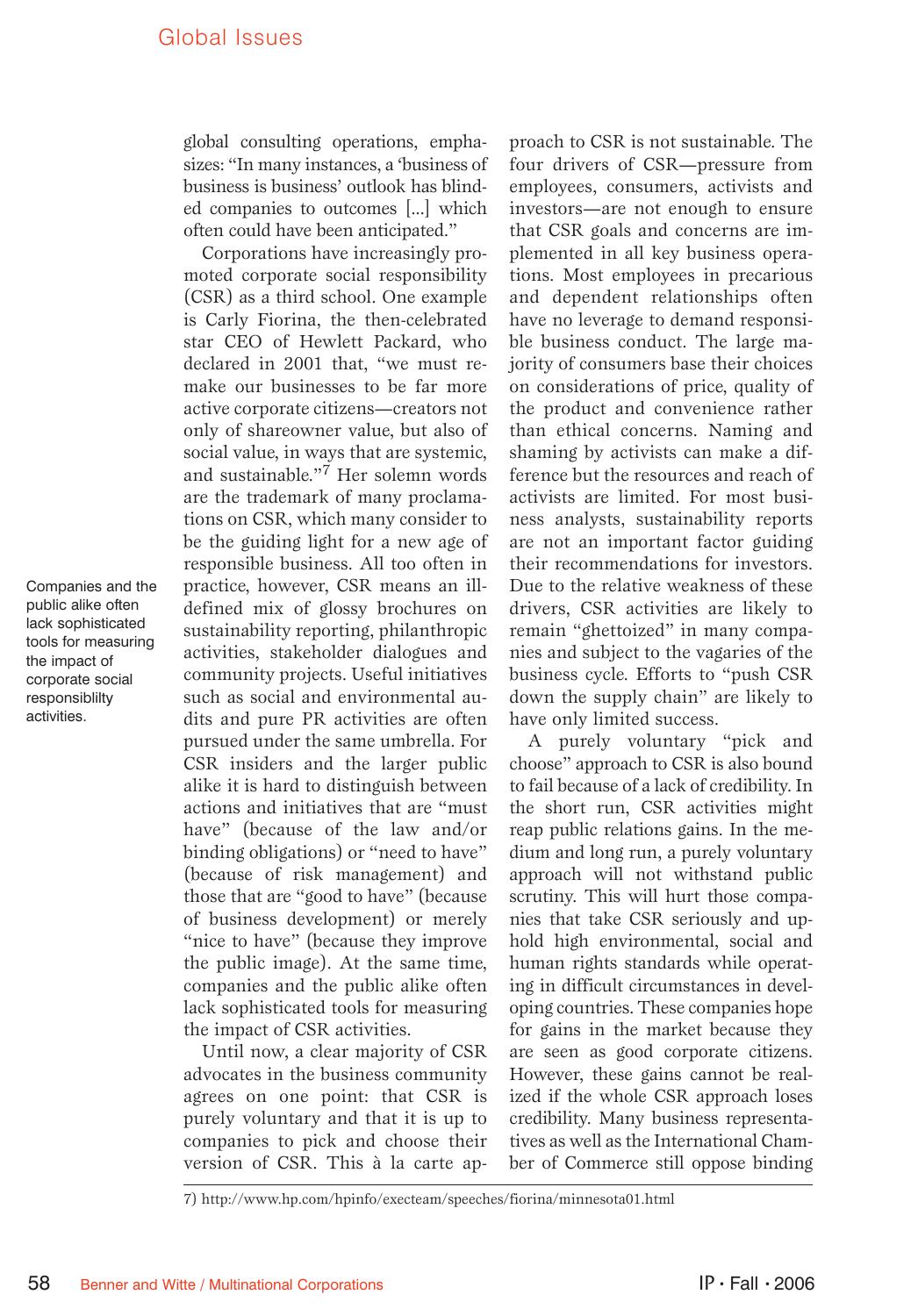Despite its well-known shortcomings, the United Nations offers the best available forum for negotiating binding rules...The work of the UN special representative for human rights and international corporations should serve as a starting point.

international rules for MNCs. Instead they advocate voluntary measures such as codes of conduct. The current proliferation of voluntary codes offer few reliable guidelines for the public and will only contribute to undermining the overall credibility of CSR.

## Binding International Rules

A multidimensional approach that combines binding rules, incentives and voluntary initiatives offers an alternative vision. The implementation of this approach should be based on the principle of vertical and horizontal subsidiarity: vertical through combining activities at the national, regional and international level; and horizontal by way of including governments, companies and civil society. Binding rules at both the national and international level serve as foundations for such a multidimensional approach. The first pillar is effective regulation at the national level. Bilateral und multilateral donors should offer support for building up national regulation systems. There should be no doubt that developing country governments bear the main responsibility for upholding human rights and the rule of law in their territory. At the same time, industrialized countries should help set the right incentives for MNCs, for example, by making corruption a crime instead of making it tax deductible. The social and environmental record of companies should also factor into the decisions of export credit agencies.

Regulation at the national level is key, but problems arise when effective regulation is not in place and when governments are unable or unwilling to guarantee basic human rights and social standards. This is why binding

international rules need to form the second pillar of the multidimensional approach. Which fora could be used to develop such a binding framework? The current efforts to devise a CSR standard under the auspices of the International Organization for Standardization (ISO) are unlikely to suffice because the standard will not be certifiable. Introducing binding social and environmental clauses through the WTO would only overburden the organization politically and institutionally. The OECD Guidelines for Multinational Enterprise can serve as a useful starting point. However, given its limited membership, the OECD is not the right forum for negotiating binding global rules. For the time being, the UN, despite its well-known shortcomings, offers the best available forum for negotiating binding rules. The work of the UN special representative for human rights and transnational corporations, John Ruggie, who will present the final report on his two-year mandate in 2007, should serve as a starting point. Ruggie describes his own position as that of "principled pragmatism."<sup>8</sup> This pragmatism will hopefully help to move the UN debate out of the current impasse following the adoption of the UN Draft Norms by the UN Commission on Human Rights in 2003.

 It is likely that demands for a foundation of binding rules will increase also on the part of companies taking their responsibilities seriously. These businesses have realized that without a binding set of rules, allegations will be tried in the court of public opinion where NGOs and critics determine the boundaries of the responsibilities of corporations. Corporations then often discover that the concept of cor-

8) Interim Report of the Special Representative of the Secretary-General on the issue of human rights and transnational corporations and other business enterprises, February 22, 2006.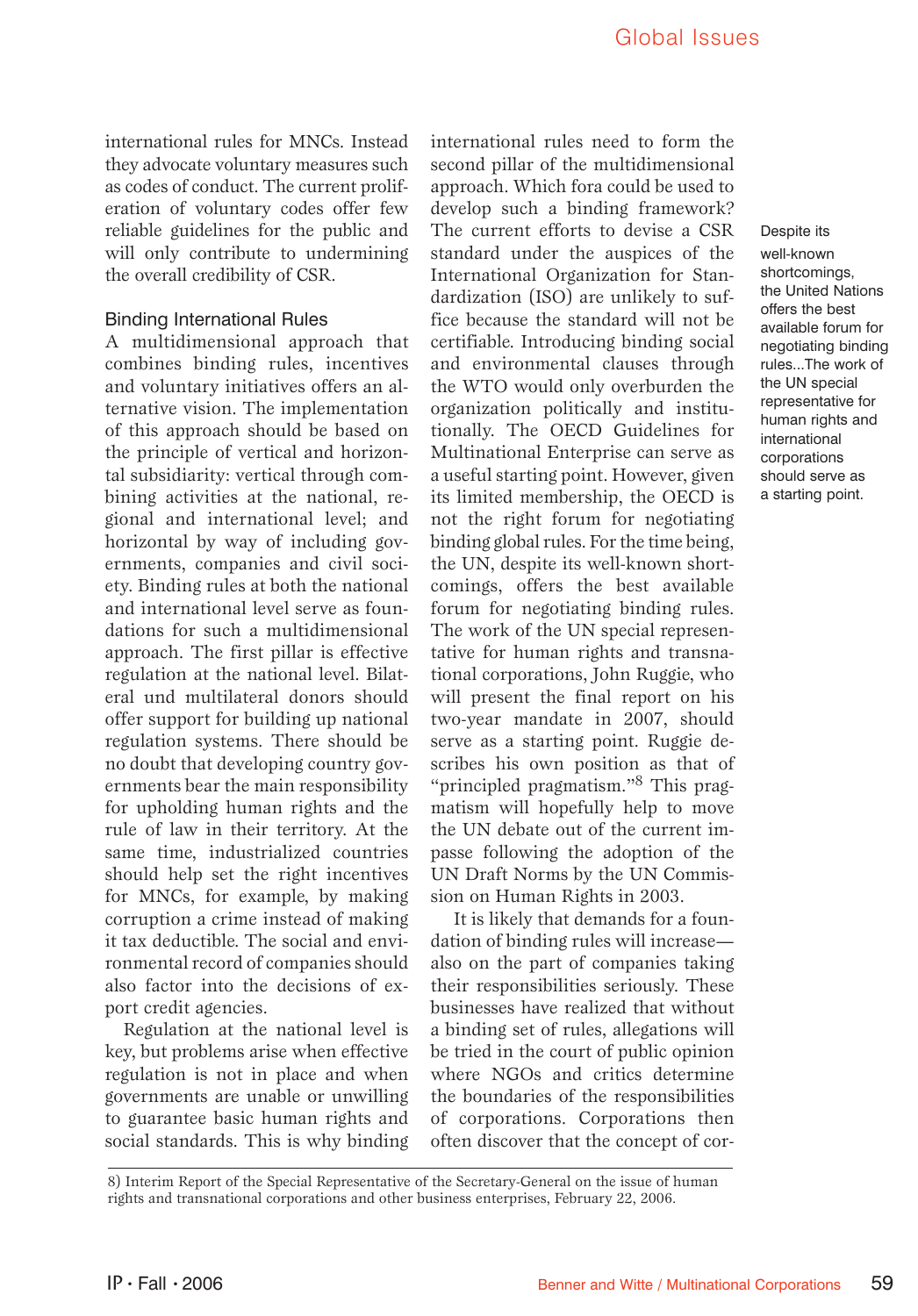The creation of a level playing field that is underwritten by binding rules will become more urgent with a number of banks from emerging economies moving into the project finance business.

porate social responsibility is infinitely elastic if the division of responsibilities between the public and private sectors is not spelled out clearly. As a consequence, more companies are likely to follow the example set by DaimlerChrysler. Earlier this year, a senior DaimlerChrysler representative called for binding international rules in the hope of achieving a level playing field and increasing legal certainty and predictability. Another effort leading in the same direction is the work of the Business Leaders Initiative for Human Rights which has experimented with instruments for implementing binding human rights standards in corporations.

In addition to binding regulation at the national and international level, market-based mechanisms and voluntary initiatives can make important contributions too. Certification schemes such as Rugmark or the Forest Stewardship Council, emission trading or increased listing requirements at stock exchanges, are key market-based instruments. At the same time, the investor community possesses important leverage that has not been sufficiently exploited. Alongside investors, reinsurance companies such as Swiss Re or Munich Re can play crucial roles in triggering changes in behavior by forcing companies to confront their "hidden liabilities." Sector-specific initiatives can also make important contributions, such as Responsible Care for Chemicals, the Kimberley Process Certification Scheme for the diamond industry or the Equator Principles on project finance in the banking sector. The example of the Equator Principles shows that an effort at private self-regulation by the banking sector can indeed temporarily fill a governance gap.

However, in the medium term the Equator Principles adopted voluntarily by a number of banks need to be based on binding rules. The creation of a level playing field that is underwritten by binding rules will become more urgent with a number of banks from emerging economies moving into the project finance business—banks that are much less likely to abide voluntarily by high standards. Sustainability reporting can also contribute to improve transparency. It will be important for trade unions, NGOs, the investor community and politicians to find ways to better use the information coming out of glossy reports. At the same time, we need to further standardize and significantly expand the reach of sustainability reporting. Simultaneously, learning platforms such as the Global Compact can facilitate the exchange of best practices.

Governments and international organizations have important roles to play. They should lend their support to principled initiatives. Earlier this year, the European Commission went down the opposite path with its European Alliance for CSR. As emphasized by the Commission, "there are no formal requirements for declaring support for the alliance, and the European Commission will not keep a list of companies that support it." In other words: there will be no official membership, no common principles and no values. This sends exactly he wrong signals. Wherever international organizations or governments lend their support to initiatives, basic values and principles must be clearly defined. The experience of the Global Compact is a case in point. During its first years of operation, the Global Compact faced severe criticisms for selling out the UN logo to companies without demanding anything in return. The Global Compact has since developed clear rules for membership. Member companies who do not report on their

60 Benner and Witte / Multinational Corporations **IP • Fall • 2006** IP • Fall • 2006